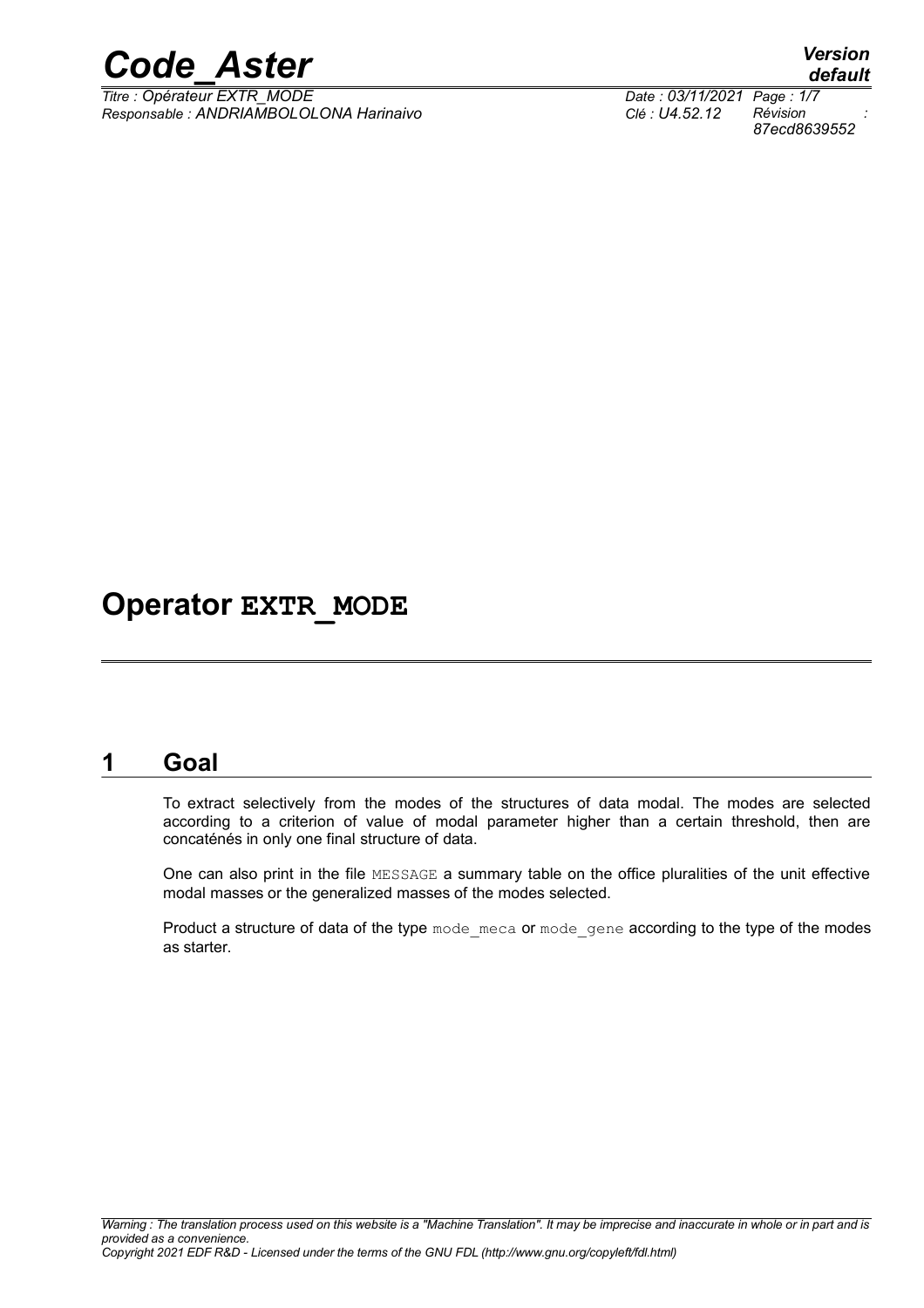# *Code\_Aster Version*

*Titre : Opérateur EXTR\_MODE Date : 03/11/2021 Page : 2/7 Responsable : ANDRIAMBOLOLONA Harinaivo Clé : U4.52.12 Révision :*

# *87ecd8639552*

*default*

## **2 Syntax**

|   |                 | resu mod [*] = EXTR MODE                                                                                                                                 |                                             |
|---|-----------------|----------------------------------------------------------------------------------------------------------------------------------------------------------|---------------------------------------------|
|   |                 | FILTRE MODE= $_F$ (<br>$MODE = MOD$                                                                                                                      | [mode_gene]<br>[mode meca]<br>[mode_meca_c] |
|   |                 | / NUME MODE = 1 mode<br>$NUME_MODE\_EXCLU = 1mod\_ex$<br>NUME ORDRE $= 1$ ordre<br>TOUT ORDRE $=$ / $'YES'$<br>$/$ 'NOT'                                 | $[1 \quad 1]$<br>$[1_1]$<br>$[1  I]$        |
|   |                 | $FREQ_MIN = f_{min}$<br>$FREQ_MAX = f_{max}$<br>PRECISION = $\sqrt{}$ prec<br>/ 0,001<br>♦<br>CRIT EXTR $=$ / 'MASS GENE'<br>/ 'MASS EFFE'               | [R]<br>$[ R ]$<br>[R]<br>[DEFECT]           |
|   |                 | / 'MASS EFFE UN' [DEFECT]<br>$\Diamond$ THRESHOLD = rseuil [R]<br>$\lozenge$ SEUIL_X<br>= rseuil<br>$\Diamond$ SEUIL Y = rseuil<br>SEUIL Z = rseuil<br>♦ | [R]<br>[R]<br>$[R]1$                        |
| ♦ | $\Diamond$<br>♦ | IMPRESSION= F (<br>OFFICE PLURALITY = / 'YES'<br>'NOT'<br>/ 'MASS_EFFE_UN'<br>CRIT EXTR =<br>'MASS GENE <sup>T</sup>                                     | [DEFECT]<br>[DEFECT]                        |
| ♦ | TITLE           | title<br>$\mathbf{r} = \mathbf{r}$<br>$)$ ;                                                                                                              | $[1$ Kn]                                    |

If MOD is of type [mode gene] then resu mod is of type [mode gene] If MOD is of type [mode meca] then resu mod is of type [mode meca] If MOD is of type [mode meca c] then resu mod is of type [mode meca c].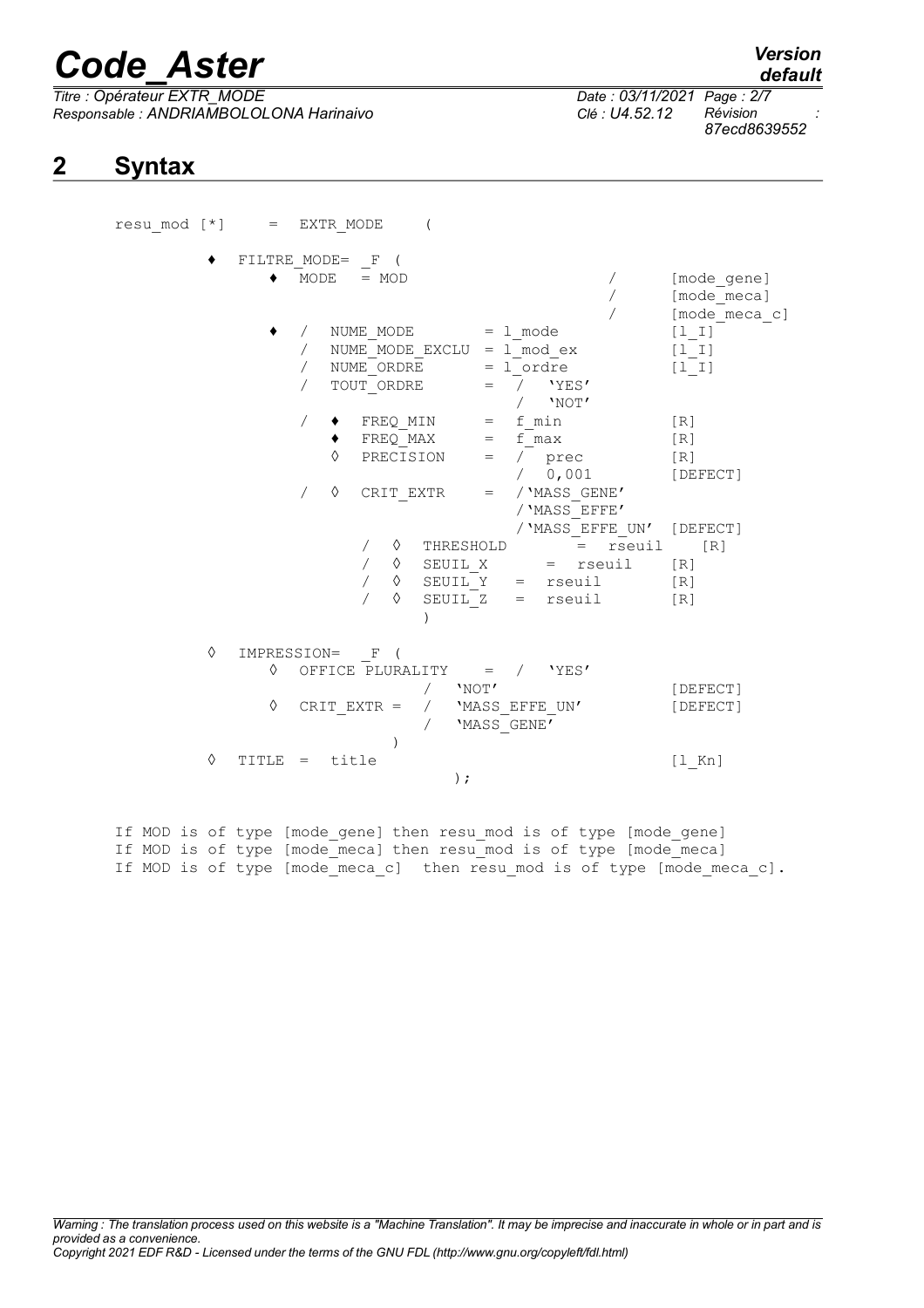# *Code\_Aster Version*

*Titre : Opérateur EXTR\_MODE Date : 03/11/2021 Page : 3/7 Responsable : ANDRIAMBOLOLONA Harinaivo Clé : U4.52.12 Révision :*

*87ecd8639552*

## **3 Operands**

#### **3.1 Keyword FILTRE\_MODE**

One repeats this keyword as many times as there are structures of data of the type mode meca  $*$  or mode gene to filter and with concaténer.

#### **3.2 Operand MODE**

Name of the structure of data mode meca  $*$  or mode gene with sorting and concaténer with the others.

#### **3.3 Filtering of the modes**

To filter the modes, three possibilities are offered to the user.

#### **3.3.1 Operands NUME\_MODE / NUME\_ORDRE / TOUT\_ORDRE**

List of the sequence numbers or the modal positions of the modes which one wishes to preserve.

#### **3.3.2 Operands NUME\_MODE\_EXCLU**

List of the modal positions of the modes which one wishes to remove.

#### **3.3.3 Operands FREQ\_MIN / FREQ\_MAX / PRECISION**

One keeps all the modes which correspond to frequencies understood enters  $f$  min and  $f$  max with the relative precision prec. One must have  $f$  min lower than  $f$  max.

#### **3.3.4 Operand CRIT\_EXTR**

Choice of the parameter which is used as criterion for the filtering of the modes. The parameters are defined in the reference material [R5.01.03].

If the criterion is 'MASS\_EFFE\_UN' or MASS\_EFFE' a mode will be retained as soon as one of its unit effective modal masses, or not, directional is higher than a threshold fixed by the user.

If the criterion is 'MASS GENE' a mode will be retained as soon as the report of the mass generalized on the sum of the generalized masses of the modes of the filtered structure is higher than a threshold fixed by the user.

These criteria have a direction only for the structures of data of the type mode meca $*$ .

#### **3.3.5 Operands THRESHOLD, SEUIL\_X, SEUIL\_Y, SEUIL\_Z**

Limiting value of the criterion below which one considers that one can filter the mode.

This value, in the case of the parameters currently taken into account, is an adimensional relative value.

One can apply the same threshold in all the directions (keyword THRESHOLD) or to differentiate the thresholds according to the directions  $X$ ,  $Y$  or  $Z$  ( SEUIL  $X$ , SEUIL  $Y$ , SEUIL  $Z$ )

#### **3.4 Keyword IMPRESSION**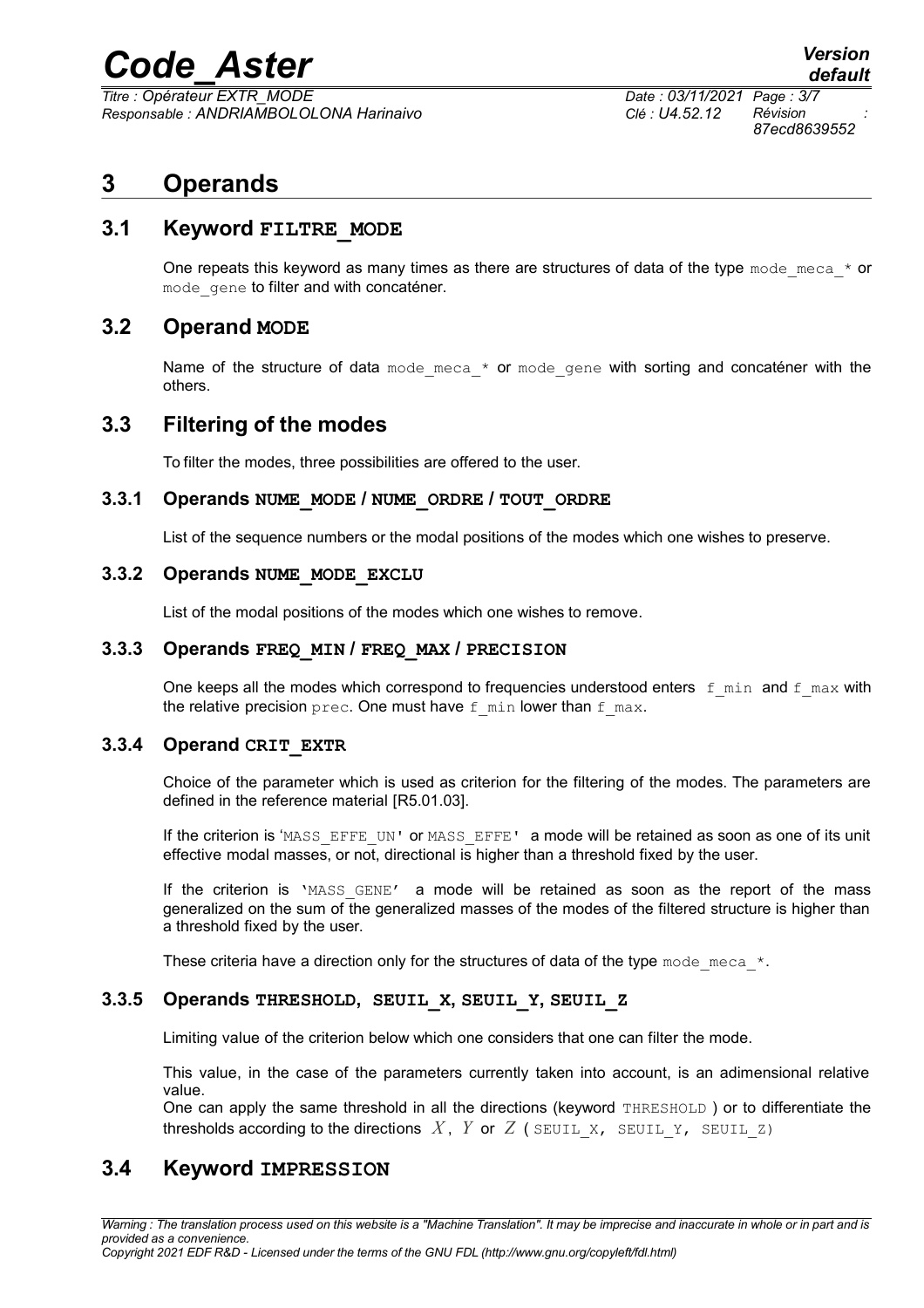*Code\_Aster Version*

*Titre : Opérateur EXTR\_MODE Date : 03/11/2021 Page : 4/7 Responsable : ANDRIAMBOLOLONA Harinaivo Clé : U4.52.12 Révision :*

*87ecd8639552*

This keyword makes it possible to print a table of office plurality of certain parameters. These parameters can be different from those selected in the keywords FILTRE\_MODE.

#### **3.4.1 Operand OFFICE PLURALITY**

Impression or not impression of the office pluralities of the modal parameter retained by CRIT\_EXTR for the structure of data result resu mod.

#### **3.4.2 Operand CRIT\_EXTR**

Choice of the parameter of impression for which one carries out the operation of office plurality. If the criterion is 'MASS EFFE UN' (unit effective mass), the values of the parameters separately are cumulated 'MASS EFFE UN DX', 'MASS EFFE UN DY', 'MASSE EFFE UN DZ' (unit effective modal mass in the D\* direction) of the extracted modes.

If the criterion is 'MASS GENE' the values of the parameter are cumulated MASS GENE (generalized mass) of the extracted modes.

The parameters mentioned in this paragraph are more precisely defined in the reference material [R5.01.03].

#### **3.5 Keyword TITLE**

Title attached to the concept produced by this operator [U4.03.01].

### **4 Execution**

It is checked that the parameter for which one carries out filtering exists well in the structure of data input MOD. If this parameter is not indicated, one leaves in fatal error. On the other hand, for the keyword IMPRESSION, if parameters MASS EFFE UN  $*$  are not informed, one emits only one alarm.

At exit, the produced concept  $r \in \mathbb{R}^n$  mod does not have to be empty, if not one leaves in fatal error.

It is also checked that all the concepts mode meca  $*$  or mode gene are in the same way standard and as they come from the same initial problem (same matrices).

After having filtered the interesting modes, one checks that they have a whole a different modal position. In the contrary case, one transmits a message of alarm. To remove these duplicated modes, the order should be re-used EXTR\_MODE and to activate the operand NUME\_MODE\_EXCLU.

To date, one does not check only the structures of data of the type  $\text{mode} \text{meca} * \text{correspond to the}$ same standard.

## **5 Examples of impression**

If the keyword factor IMPRESSION is present, the operator EXTR\_MODE writing in the file MESSAGE a certain number of paramètrres on the extracted modes.

Example of impression, with the keyword CRIT\_EXTR=' MASS\_EFFE\_UN' and CUMUL='  $OUI'$  :

--------------------------------------------------------------------

CONCEPT MODESX OF TYPE MODE MECA RESULTING FROM L OPERATOR EXTR MODE

*Warning : The translation process used on this website is a "Machine Translation". It may be imprecise and inaccurate in whole or in part and is provided as a convenience. Copyright 2021 EDF R&D - Licensed under the terms of the GNU FDL (http://www.gnu.org/copyleft/fdl.html)*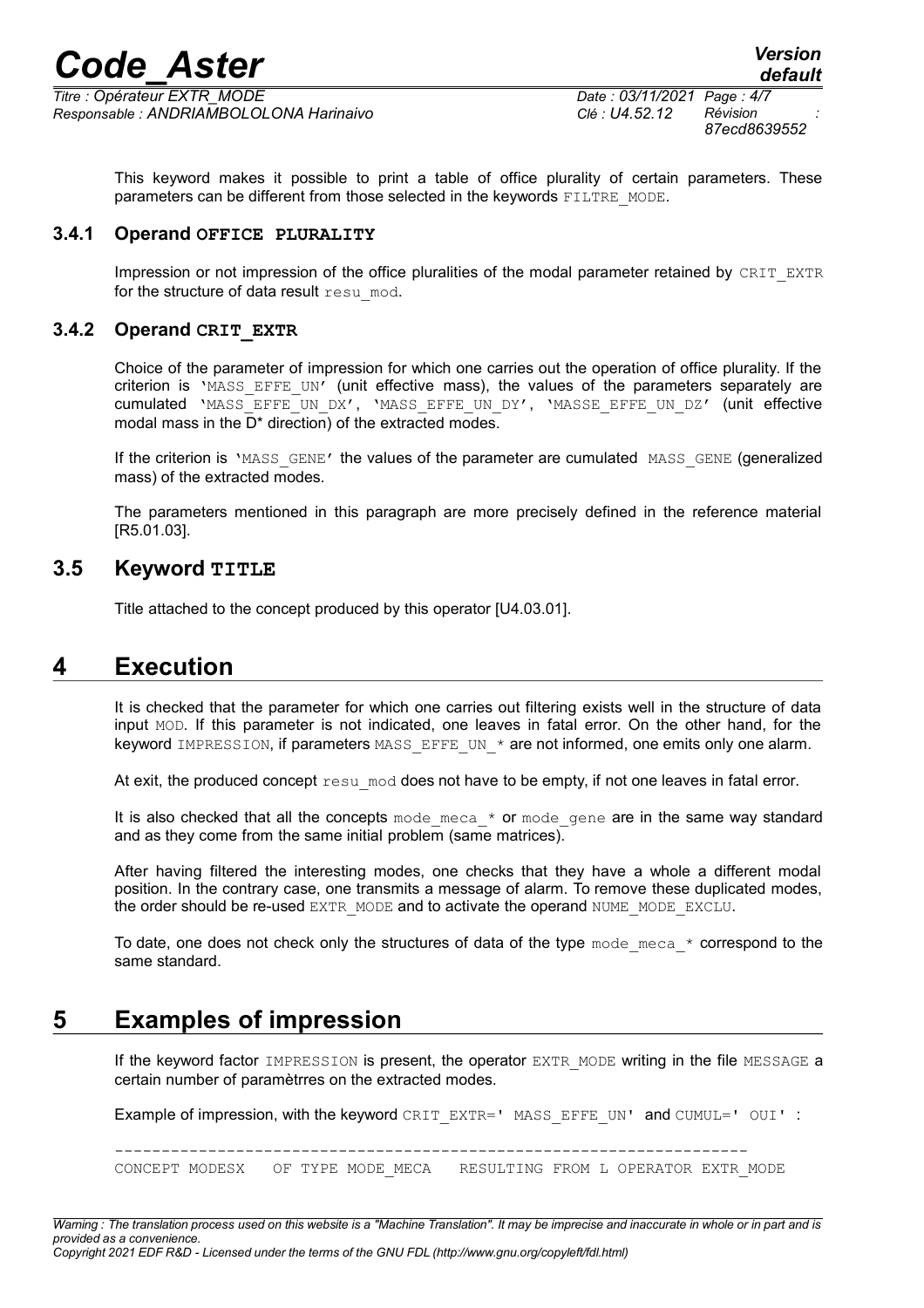*default*

*Code\_Aster Version Titre : Opérateur EXTR\_MODE Date : 03/11/2021 Page : 5/7 Responsable : ANDRIAMBOLOLONA Harinaivo Clé : U4.52.12 Révision :*

*87ecd8639552*

| NUME ORDRE                                                           | NUME MODE<br>11<br>19                                 | FREQUENCY<br>$2.66902D - 01$<br>$6.49621D+01$<br>2.56692D+02 | MASS EFFE UN DX            | MR .<br>4.12685D-02<br>1.18667D-01<br>1.02927D-02         | WITH S S.E.<br>CUMUL DX<br>4.12685D-02<br>$1.59935D - 01$<br>1.70228D-01 | E F |
|----------------------------------------------------------------------|-------------------------------------------------------|--------------------------------------------------------------|----------------------------|-----------------------------------------------------------|--------------------------------------------------------------------------|-----|
| FECTIOC                                                              |                                                       | UNRITWITHIRE                                                 |                            |                                                           |                                                                          |     |
| MASS EFFE UN DY<br>$2.22156D - 25$<br>4.69363D-25<br>$4.22168D - 27$ | 2.22156D-25<br>6.91519D-25 3.11195D-03<br>6.95741D-25 | CUMUL DY MASS EFFE UN DZ                                     | 3.80903D-01<br>7.06977D-03 | CUMUL DZ<br>$3.80903D - 01$<br>3.84015D-01<br>3.91085D-01 |                                                                          |     |

NUME\_ORDRE is the position of the mode in the structure of data, it NUME\_MODE is the modal position in the spectrum (cf operator CALC\_MODES [U4.52.02]). FREQUENCY is the Eigen frequency of the mode. MASS EFFE UN  $D^*$  is the unit effective modal mass in the direction  $*(\bullet = X \text{ or } Y \text{ or } Z)$ . These sizes are defined in the reference material [R5.01.03]. CUMUL  $*$  are the cumulated sums of the unit effective masses by direction.

Example of impression, with the keyword CRIT\_EXTR=' MASS\_GENE' and CUMUL=' OUI':

| CONCEPT MODESX |           |      | OF TYPE MODE MECA | RESULTING FROM L OPERATOR EXTR MODE |  |                 |  |
|----------------|-----------|------|-------------------|-------------------------------------|--|-----------------|--|
|                |           | MASS | GENERALISEE       |                                     |  |                 |  |
| NUME ORDRE     | NUME MODE |      | FREOUENCY         | MASS GENE                           |  | CUMUL MASS GENE |  |
|                |           |      | $2.66902D - 01$   | $1.00000D + 00$                     |  | $1.00000D+00$   |  |
|                |           | 11   | 6.49621D+01       | 1.00000D+00                         |  | $2.00000D + 00$ |  |
|                |           | 19   | $2.56692D + 02$   | $1.00000D + 00$                     |  | $3.00000D + 00$ |  |
|                |           |      |                   |                                     |  |                 |  |

MASS GENE is the generalized mass of the mode, defined in the reference material [ R5.01.03]. CUMUL MASS GENE is the cumulated sum of the generalized masses.

### **6 Example of use**

Here an example presenting the various possibilities of the order EXTR MODE for a modal analysis realized by 5 searchs for successive modes:

# Calculation of the total mass of stucture (for checking)

massestr = POST ELEM (... MASS INER =  $(...)$ );

# Calculation of the first 17 frequencies (NUME ORDRE from 1 to 17; NUME MODE from 1 with 17)

 $model = CALC MODES$  (MATR RIGI = rigidity, MATR MASS =  $mass,$ OPTION = 'PLUS\_PETITE', CALC FREQ =  $F$  (NMAX FREQ = 17));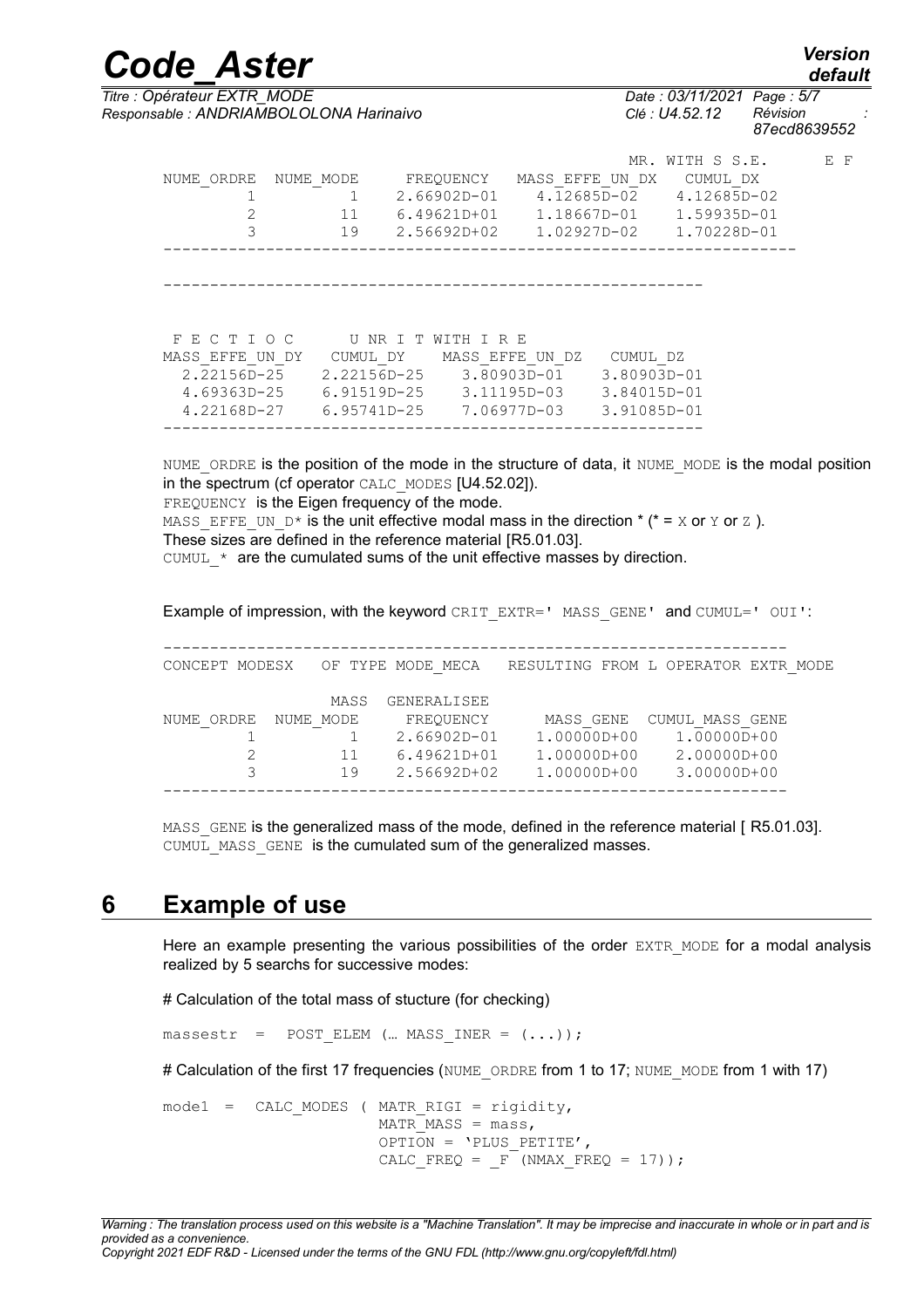*Titre : Opérateur EXTR\_MODE Date : 03/11/2021 Page : 6/7*

*Responsable : ANDRIAMBOLOLONA Harinaivo Clé : U4.52.12 Révision : 87ecd8639552*  $model$  = NORM MODE ( MODE = mode1, reuse = mode1, = 'TRAN\_ROTA NORMALIZES' ); # Calculation of other frequencies (NUME\_ORDRE from 1 to 5; NUME\_MODE from 18 with 22)  $mode2 = CALC MODES$  (MATR RIGI = rigidity, MATR MASS =  $mass,$  $OPTION = 'BAND',$ CALC FREQ = F ( FREQ =  $(20. , 25.))$ , )  $\mathbf{r}$  $mode2 = NORM MODE$  ( $MODE = mode2$ , reuse = mode2, = 'TRAN\_ROTA NORMALIZES' ); # Calculation of other frequencies ( NUME\_ORDRE from 1 to 6; NUME\_MODE from 23 with 28)  $mode3 = CALC MODES (MATR RIGI = rigidity,$ MATR MASS =  $mass,$  $\overline{OPTION}$  = 'BAND', CALC FREQ = F ( FREQ =  $(25. 30.))$ , )  $\mathbf{r}$  $mode3 = NORM MODE$  ( $MODE = mode3$ , reuse = mode3, = ' TRAN\_ROTA' NORMALIZES, ); # Calculation of other frequencies ( NUME ORDRE from 1 to 3; NUME MODE from 28 with 30)  $mode4 = CALC MODES (MATR RIGI = rigidity,$ MATR MASS =  $mass,$  $OPTION = 'BAND',$ CALC FREQ = F ( FREQ =  $(29. , 32.))$ , ) :  $mode4 = NORM MODE$  ( $MODE = mode4$ , reuse =  $mode4$ , = ' TRAN\_ROTA' NORMALIZES, ); # Calculation of other frequencies (NUME\_ORDRE from 1 to 6; NUME\_MODE from 31 with 34)  $mode5$  = CALC MODES (MATR RIGI = rigidity, MATR MASS =  $mass,$  $OPTION = 'BAND',$ CALC FREQ = F ( FREQ =  $(32. , 35.))$ , )  $\mathbf{r}$  $mode5 = NORM MODE$  ( $MODE = mode5$ , reuse =  $mode5$ , = 'TRAN\_ROTA NORMALIZES' ); # Extraction of the modes

 $mode = EXTR MODE$  (FILTRE\_MODE = F (MODE = mode1,

*Warning : The translation process used on this website is a "Machine Translation". It may be imprecise and inaccurate in whole or in part and is provided as a convenience. Copyright 2021 EDF R&D - Licensed under the terms of the GNU FDL (http://www.gnu.org/copyleft/fdl.html)*